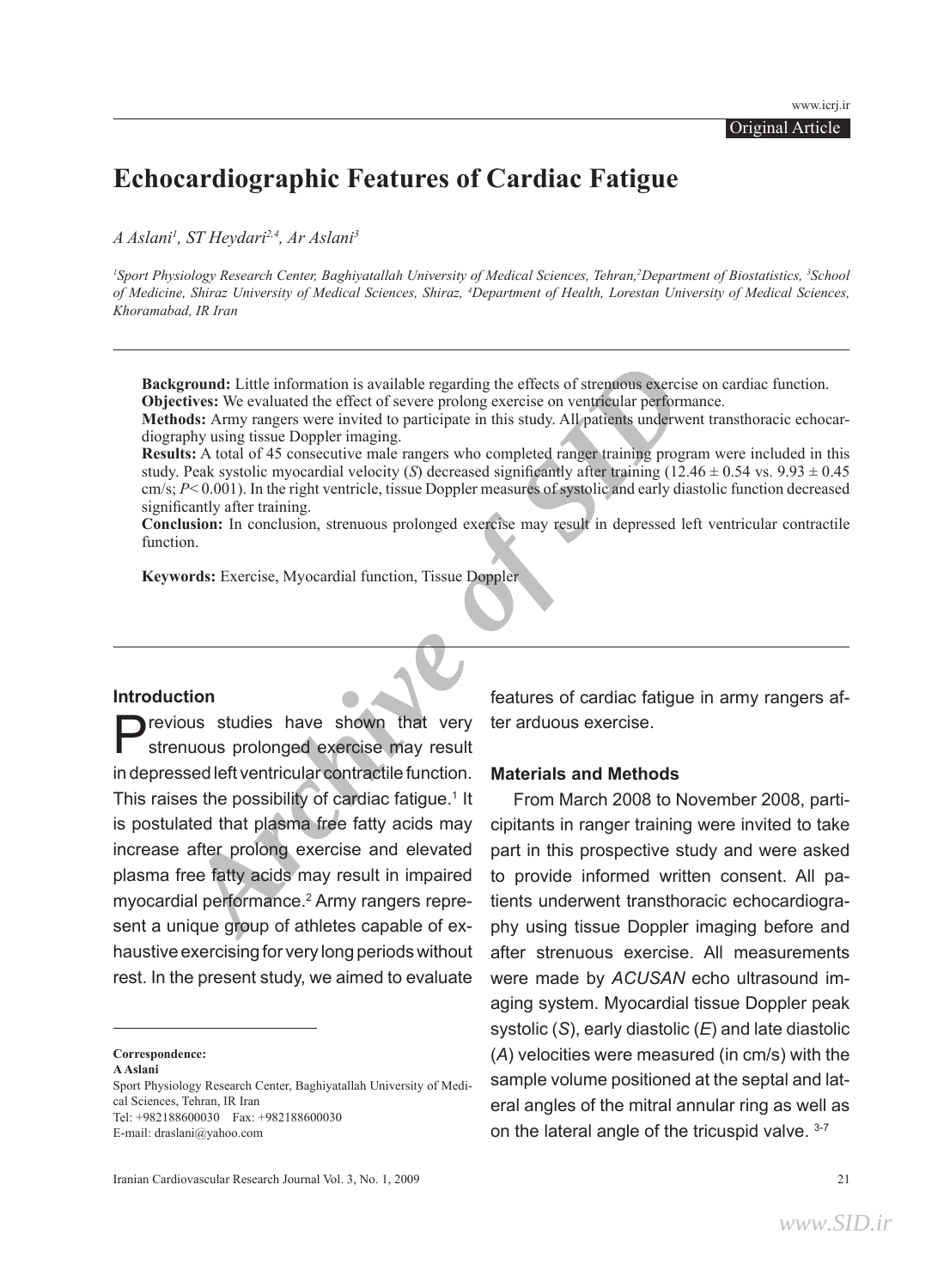|                                     | <b>Rangers before</b><br>Training $(n=45)$ | Rangers after<br>Training $(n=45)$ | P value      |
|-------------------------------------|--------------------------------------------|------------------------------------|--------------|
| <b>End-Systolic Dimension (mm)</b>  | $31.05 \pm 1.95$                           | $35.56 \pm 2.47$                   | ${}_{0.001}$ |
| <b>End-Diastolic Dimension (mm)</b> | $46.77 \pm 3.42$                           | $48.53 \pm 3.38$                   | NS           |
| <b>Fractional Shortening (%)</b>    | $33.38 \pm 4.86$                           | $26.62 \pm 3.79$                   | ${}_{0.001}$ |

**Table 1**. Echocardiographic Data of the Subjects before and after Training

### **Statistical Analysis**

All values are presented as mean ± SD. Comparisons between groups were made using Student's t test. Repeated measure of analysis of variance using paired t-tests was used to compare tissue Doppler parameters before and after the course. For all analyses, P value less than 0.05 was considered significant.

### **Results**

A total of 45 rangers who completed eight weeks of training were included in this study.

**Archives are presented as mean ± SD.** Diastolic myocardial function was between groups were made us-<br>
are are presented measure of anal-function (E wave) decreased<br>
distitest. Repeated measure of anal-function (E wave) de Rangers after training exhibited increase in end-systolic diameter (31.05  $\pm$  1.95 mm vs. 35.56 ± 2.47 mm; P< 0.001) whereas no significant change was detected in end-diastolic diameter (46.77  $\pm$  3.42 mm vs. 48.53  $\pm$  3.38 mm; P= non significant). Consequently, fractional shortening decreased significantly after training (Table-1). Left ventricular lateral function (S wave) decreased significantly after training  $(12.46 \pm 0.54 \text{ vs. } 9.93 \pm 0.45 \text{ cm/s}; \text{ P} < 0.001).$ Right ventricular longitudinal function (RV S wave) decreased significantly after exercise

 $(11.39 \pm 0.70 \text{ vs. } 7.87 \pm 0.62 \text{ cm/s}; \text{ P}<0.001).$ Diastolic myocardial function was also affected by training program as peak early diastolic function (E wave) decreased significantly in the lateral area compared to pre-training values (Table-2). Figure 1 illustrates left ventricular systolic and diastolic function in a ranger after completion of training.

## **Discussion**

In our study, fractional shortening was found to decrease by an average of 20% (P<0.001). However, this index of myocardial performance is load dependent.<sup>4,5,7</sup> This suggests that the decrease in fractional shortening may be due to impaired contractility as well as altered preload. Because of load dependence of conventional echocardiographic parameters, tissue Doppler parameters are preferred for determination of myocardial function. Accordingly, we used tissue Doppler imaging to determine the effect of extreme exercise on myocardial function. Our findings regarding systolic dysfunction after extreme exercise are

**Table 2**. Myocardial Function before and after Training

|                        |                                | <b>Before Training</b> | <b>After Training</b> | P value      |
|------------------------|--------------------------------|------------------------|-----------------------|--------------|
| <b>Left Ventricle</b>  | $S \left( \text{cm/s} \right)$ | $12.46 \pm 0.54$       | $9.93 \pm 0.45$       | ${}_{0.001}$ |
|                        | $E \text{ (cm/s)}$             | $10.20 \pm 0.37$       | 7.75 0.53             | ${}< 0.001$  |
| <b>Right Ventricle</b> | $S$ (cm/s)                     | $11.39 \pm 0.70$       | 7.87 0.62             | ${}_{0.001}$ |
|                        | $E \text{ (cm/s)}$             | $10.12 \pm 0.41$       | 7.75 0.53             | ${}_{0.001}$ |